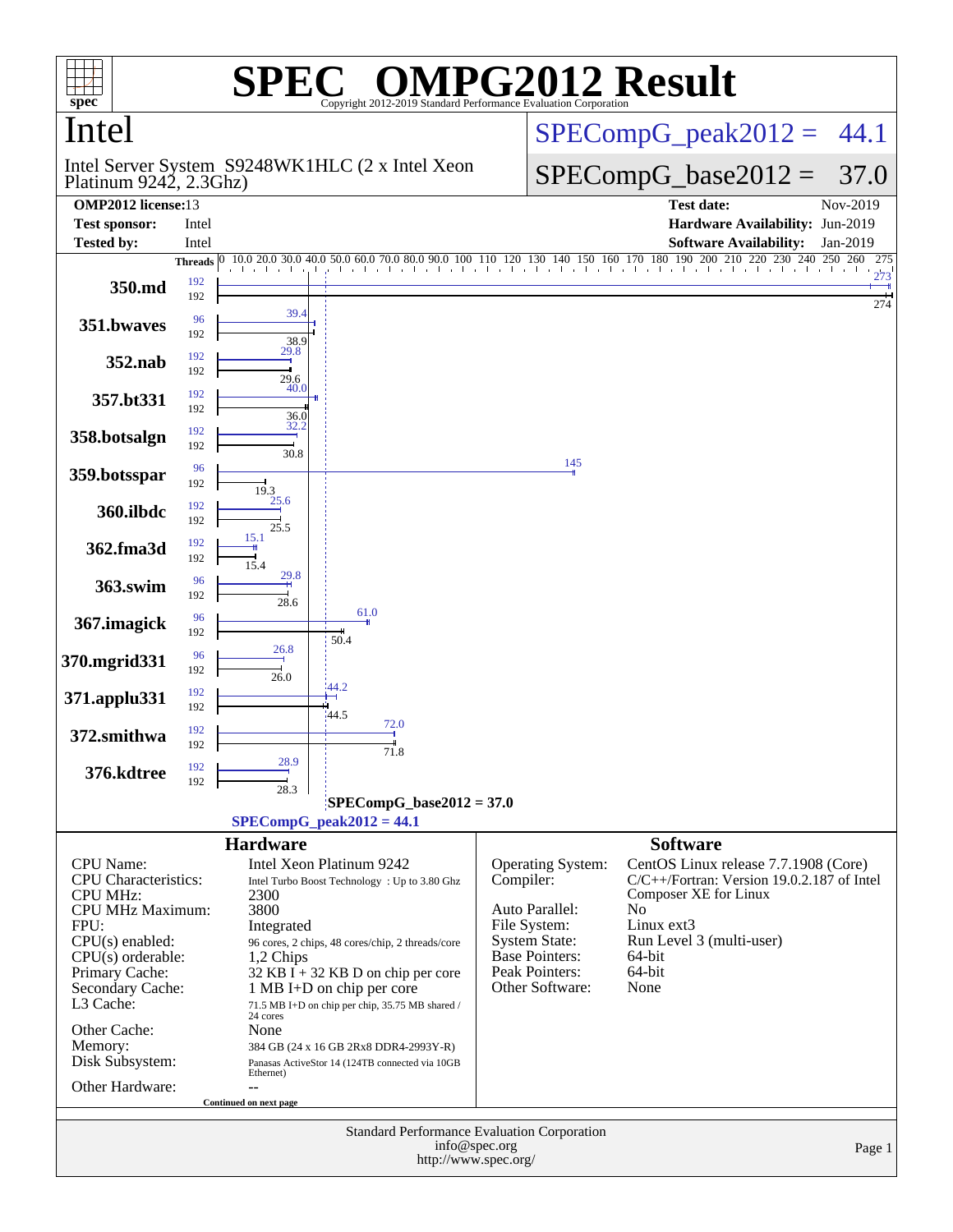

Intel

Platinum 9242, 2.3Ghz) Intel Server System S9248WK1HLC (2 x Intel Xeon  $SPECompG<sub>peak2012</sub> = 44.1$ 

 $SPECompG_base2012 = 37.0$  $SPECompG_base2012 = 37.0$ 

[Base Threads Run:](http://www.spec.org/auto/omp2012/Docs/result-fields.html#BaseThreadsRun) 192<br>Minimum Peak Threads: 96 [Minimum Peak Threads:](http://www.spec.org/auto/omp2012/Docs/result-fields.html#MinimumPeakThreads)

**[OMP2012 license:](http://www.spec.org/auto/omp2012/Docs/result-fields.html#OMP2012license)**13 **[Test date:](http://www.spec.org/auto/omp2012/Docs/result-fields.html#Testdate)** Nov-2019 **[Test sponsor:](http://www.spec.org/auto/omp2012/Docs/result-fields.html#Testsponsor)** Intel **[Hardware Availability:](http://www.spec.org/auto/omp2012/Docs/result-fields.html#HardwareAvailability)** Jun-2019 **[Tested by:](http://www.spec.org/auto/omp2012/Docs/result-fields.html#Testedby)** Intel **[Software Availability:](http://www.spec.org/auto/omp2012/Docs/result-fields.html#SoftwareAvailability)** Jan-2019

| <b>Maximum Peak Threads:</b><br>192 |      |                                                                                                     |                |                                              |       |                                                                |             |                                                                              |                                                                |              |                        |              |                        |  |
|-------------------------------------|------|-----------------------------------------------------------------------------------------------------|----------------|----------------------------------------------|-------|----------------------------------------------------------------|-------------|------------------------------------------------------------------------------|----------------------------------------------------------------|--------------|------------------------|--------------|------------------------|--|
| <b>Results Table</b>                |      |                                                                                                     |                |                                              |       |                                                                |             |                                                                              |                                                                |              |                        |              |                        |  |
| <b>Base</b>                         |      |                                                                                                     |                |                                              |       |                                                                | <b>Peak</b> |                                                                              |                                                                |              |                        |              |                        |  |
|                                     |      |                                                                                                     | <b>Seconds</b> |                                              |       |                                                                |             |                                                                              |                                                                |              |                        |              | <b>Ratio</b>           |  |
| 192                                 | 17.0 | 272                                                                                                 | 16.9           | 274                                          | 16.9  | 275                                                            | 192         | <b>17.0</b>                                                                  | <b>273</b>                                                     | 16.9         | 274                    | 17.4         | 266                    |  |
| 192                                 | 116  | 38.9                                                                                                | 117            | 38.8                                         | 116   |                                                                |             | 115                                                                          | 39.4                                                           | 115          | 39.4                   | 114          | 39.7                   |  |
|                                     | 133  | 29.3                                                                                                | <u>131</u>     | 29.6                                         | 131   |                                                                | 192         | 130                                                                          | 29.8                                                           | 131          | 29.8                   | 131          | 29.7                   |  |
| 192                                 | 133  |                                                                                                     | 129            | 36.7                                         | 132   |                                                                | 192         | 118                                                                          | 40.0                                                           | 120          | 39.6                   | 117          | 40.6                   |  |
|                                     | 141  |                                                                                                     | 141            |                                              | 141   |                                                                | 192         | 135                                                                          | 32.2                                                           | 135          | 32.2                   | 135          | 32.1                   |  |
|                                     | 272  |                                                                                                     | 270            |                                              | 273   |                                                                |             | 36.1                                                                         | 146                                                            | 36.3         | 145                    | 36.3         | 145                    |  |
|                                     | 139  | 25.5                                                                                                | 139            |                                              | 140   | 25.4                                                           | 192         | 139                                                                          | 25.6                                                           | 138          | 25.7                   | 140          | 25.5                   |  |
|                                     | 249  | 15.3                                                                                                | 246            | 15.4                                         | 247   | 15.4                                                           | 192         | 242                                                                          | 15.7                                                           | 263          | 14.5                   | 251          | 15.1                   |  |
|                                     | 158  | 28.6                                                                                                | 158            | 28.7                                         | 159   |                                                                |             | <u>152</u>                                                                   | 29.8                                                           | 151          | 30.0                   | 161          | 28.2                   |  |
|                                     | 137  | 51.2                                                                                                | 140            | 50.2                                         | 139   | 50.4                                                           |             | 114                                                                          | 61.6                                                           | 115          | 61.0                   | 116          | 60.7                   |  |
|                                     | 170  | 26.0                                                                                                | 170            |                                              | 171   |                                                                |             | 165                                                                          | 26.8                                                           | 165          | 26.8                   | 165          | 26.9                   |  |
|                                     | 141  |                                                                                                     | 136            | 44.5                                         | 135   |                                                                | 192         | 125                                                                          | 48.4                                                           | 137          | 44.2                   | 138          | 44.1                   |  |
|                                     | 74.6 |                                                                                                     | 74.6           |                                              | 74.1  |                                                                | 192         | 74.2                                                                         | 72.2                                                           | 74.7         | 71.7                   | 74.5         | 72.0                   |  |
|                                     | 159  |                                                                                                     | 159            |                                              | 159   |                                                                | 192         | 156                                                                          |                                                                | 156          |                        | 155          | 29.0                   |  |
|                                     |      | <b>Threads Seconds</b><br>192<br>192<br>192<br>192<br>192<br>192<br>192<br>192<br>192<br>192<br>192 | Ratio          | 35.5<br>30.8<br>19.3<br>42.9<br>71.8<br>28.3 | Ratio | <b>Seconds</b><br>30.8<br>19.5<br>25.6<br>26.0<br>71.8<br>28.3 | Ratio       | 39.2<br>29.8<br>36.0<br>30.8<br>19.2<br>28.4<br>25.8<br>45.1<br>72.4<br>28.3 | <b>Threads</b><br><b>Seconds</b><br>96<br>96<br>96<br>96<br>96 | <b>Ratio</b> | <b>Seconds</b><br>28.9 | <b>Ratio</b> | <b>Seconds</b><br>28.9 |  |

Results appear in the [order in which they were run.](http://www.spec.org/auto/omp2012/Docs/result-fields.html#RunOrder) Bold underlined text [indicates a median measurement.](http://www.spec.org/auto/omp2012/Docs/result-fields.html#Median)

#### **[Platform Notes](http://www.spec.org/auto/omp2012/Docs/result-fields.html#PlatformNotes)**

 Sysinfo program /global/panfs02/innl/aknyaze1/OMP2012/1.1/Docs/sysinfo Revision 563 of 2016-06-10 (097295389cf6073d8c3b03fa376740a5) running on eca063 Tue Nov 5 02:49:23 2019

 This section contains SUT (System Under Test) info as seen by some common utilities. To remove or add to this section, see: <http://www.spec.org/omp2012/Docs/config.html#sysinfo>

 From /proc/cpuinfo model name : Intel(R) Xeon(R) Platinum 9242 CPU @ 2.30GHz 4 "physical id"s (chips) 192 "processors" cores, siblings (Caution: counting these is hw and system dependent. The following excerpts from /proc/cpuinfo might not be reliable. Use with caution.) cpu cores : 24 siblings : 48 physical 0: cores 0 1 2 3 4 5 6 8 9 10 11 12 13 16 17 18 19 20 21 25 26 27 28 29 physical 1: cores 0 1 2 3 4 5 6 8 9 10 11 12 13 16 17 18 19 20 21 25 26 27 28 29 Continued on next page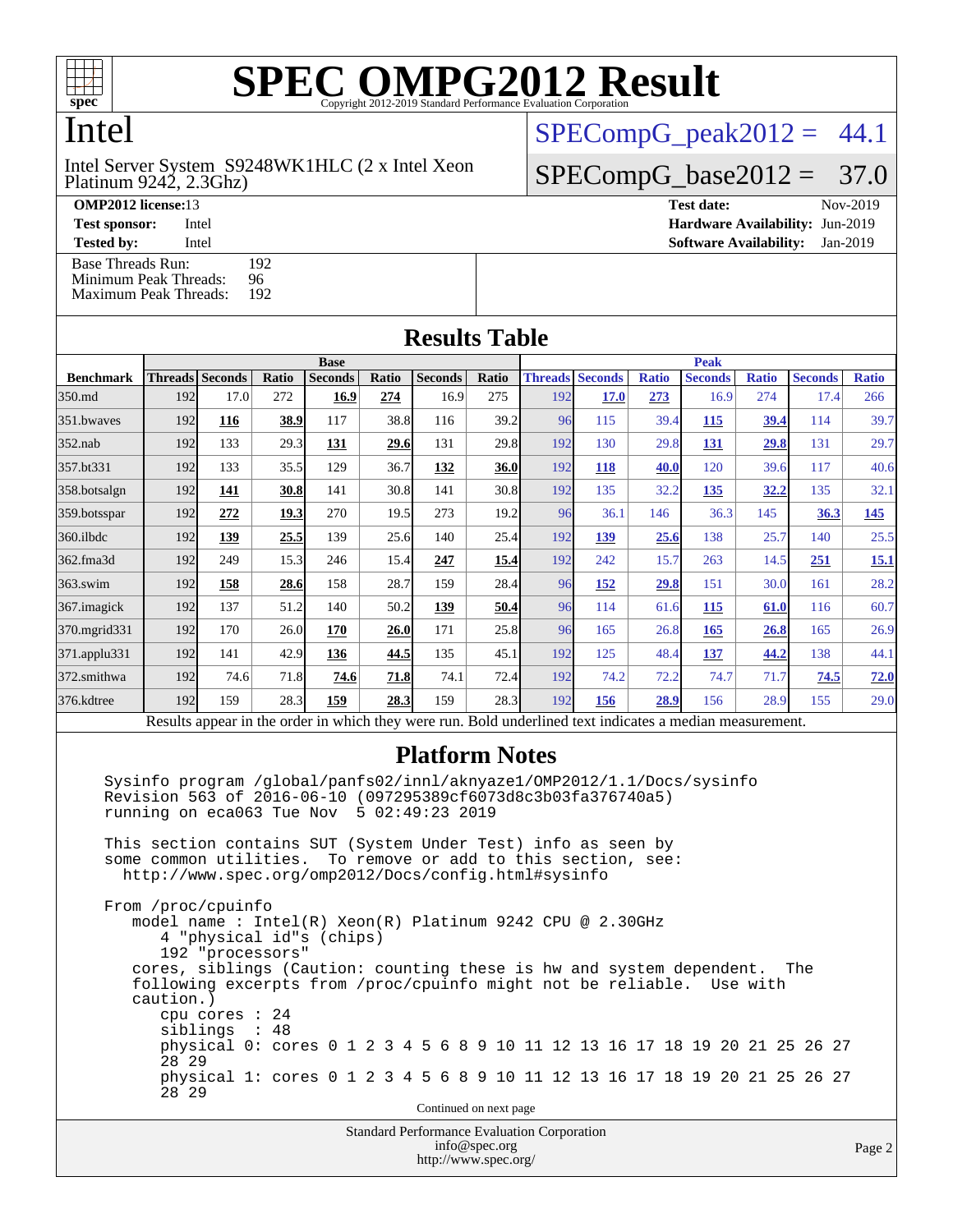

#### Intel

Platinum 9242, 2.3Ghz) Intel Server System S9248WK1HLC (2 x Intel Xeon  $SPECompG_peak2012 = 44.1$  $SPECompG_peak2012 = 44.1$ 

 $SPECompG_base2012 = 37.0$  $SPECompG_base2012 = 37.0$ 

**[OMP2012 license:](http://www.spec.org/auto/omp2012/Docs/result-fields.html#OMP2012license)**13 **[Test date:](http://www.spec.org/auto/omp2012/Docs/result-fields.html#Testdate)** Nov-2019 **[Test sponsor:](http://www.spec.org/auto/omp2012/Docs/result-fields.html#Testsponsor)** Intel **[Hardware Availability:](http://www.spec.org/auto/omp2012/Docs/result-fields.html#HardwareAvailability)** Jun-2019 **[Tested by:](http://www.spec.org/auto/omp2012/Docs/result-fields.html#Testedby)** Intel **[Software Availability:](http://www.spec.org/auto/omp2012/Docs/result-fields.html#SoftwareAvailability)** Jan-2019

#### **[Platform Notes \(Continued\)](http://www.spec.org/auto/omp2012/Docs/result-fields.html#PlatformNotes)**

Standard Performance Evaluation Corporation [info@spec.org](mailto:info@spec.org) <http://www.spec.org/> Page 3 physical 2: cores 0 1 2 3 4 5 6 8 9 10 11 12 13 16 17 18 19 20 21 25 26 27 28 29 physical 3: cores 0 1 2 3 4 5 6 8 9 10 11 12 13 16 17 18 19 20 21 25 26 27 28 29 cache size : 36608 KB From /proc/meminfo MemTotal: 394837156 kB HugePages\_Total: 0<br>Hugepagesize: 2048 kB Hugepagesize: From /etc/\*release\* /etc/\*version\* centos-release: CentOS Linux release 7.7.1908 (Core) centos-release-upstream: Derived from Red Hat Enterprise Linux 7.7 (Source) os-release: NAME="CentOS Linux" VERSION="7 (Core)" ID="centos" ID\_LIKE="rhel fedora" VERSION\_ID="7" PRETTY\_NAME="CentOS Linux 7 (Core)" ANSI\_COLOR="0;31" CPE\_NAME="cpe:/o:centos:centos:7" redhat-release: CentOS Linux release 7.7.1908 (Core) system-release: CentOS Linux release 7.7.1908 (Core) system-release-cpe: cpe:/o:centos:centos:7 uname -a: Linux eca063 3.10.0-1062.4.1.el7.crt1.x86 64 #1 SMP Fri Oct 18 09:12:13 MDT 2019 x86\_64 x86\_64 x86\_64 GNU/Linux run-level 3 Nov 4 15:11 SPEC is set to: /global/panfs02/innl/aknyaze1/OMP2012/1.1 Filesystem Type Size Used Avail Use% Mounted on panfs://36.101.212.1/innl panfs 269T 145T 125T 54% /global/panfs02/innl Additional information from dmidecode: Warning: Use caution when you interpret this section. The 'dmidecode' program reads system data which is "intended to allow hardware to be accurately determined", but the intent may not be met, as there are frequent changes to hardware, firmware, and the "DMTF SMBIOS" standard. (End of data from sysinfo program) **[General Notes](http://www.spec.org/auto/omp2012/Docs/result-fields.html#GeneralNotes)** ======================================================================== General base OMP Library Settings ENV\_KMP\_AFFINITY=compact,0,granularity=fine,verbose Continued on next page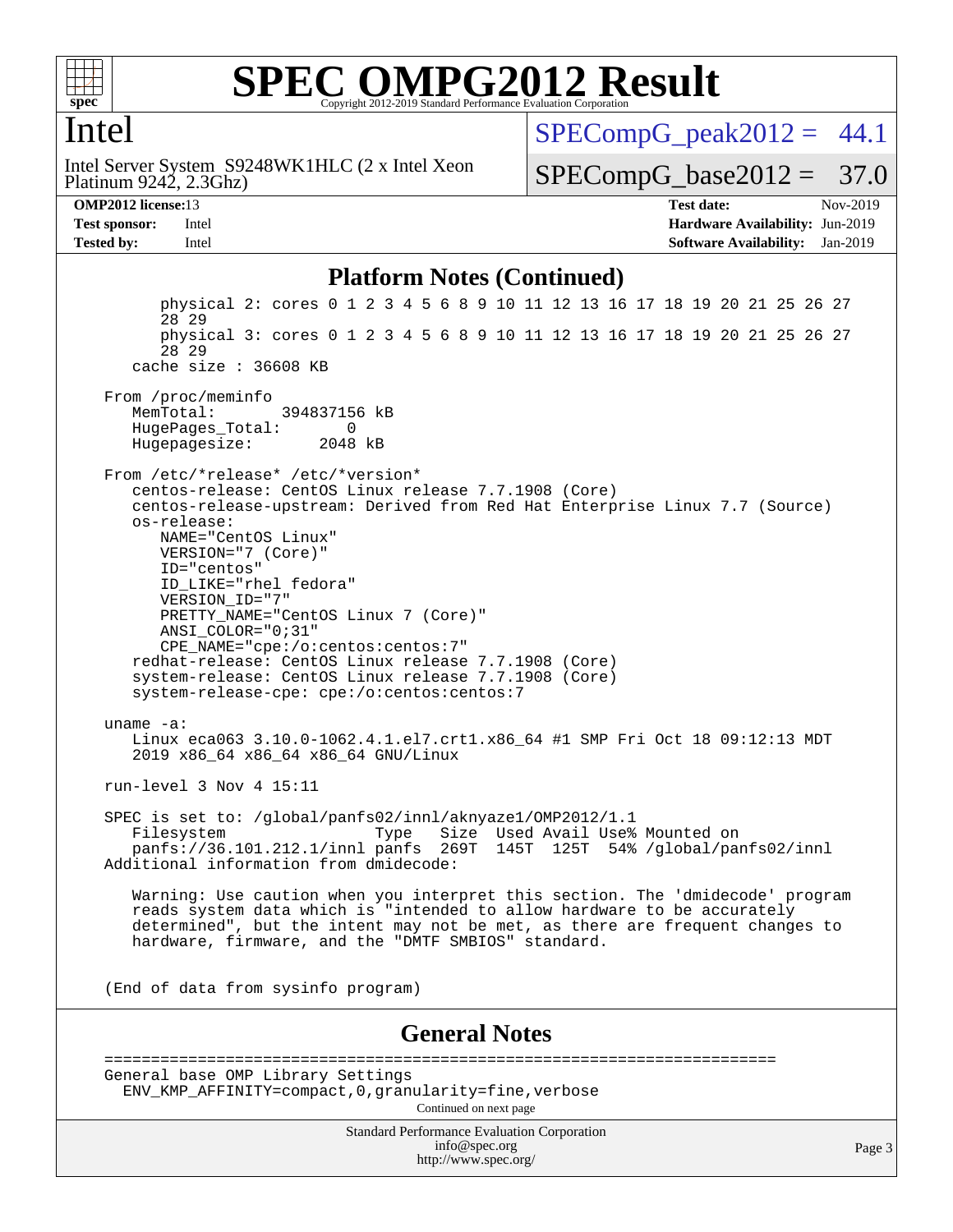

#### Intel

Platinum 9242, 2.3Ghz) Intel Server System S9248WK1HLC (2 x Intel Xeon  $SPECompG_peak2012 = 44.1$  $SPECompG_peak2012 = 44.1$ 

 $SPECompG_base2012 = 37.0$  $SPECompG_base2012 = 37.0$ 

**[OMP2012 license:](http://www.spec.org/auto/omp2012/Docs/result-fields.html#OMP2012license)**13 **[Test date:](http://www.spec.org/auto/omp2012/Docs/result-fields.html#Testdate)** Nov-2019 **[Test sponsor:](http://www.spec.org/auto/omp2012/Docs/result-fields.html#Testsponsor)** Intel **[Hardware Availability:](http://www.spec.org/auto/omp2012/Docs/result-fields.html#HardwareAvailability)** Jun-2019 **[Tested by:](http://www.spec.org/auto/omp2012/Docs/result-fields.html#Testedby)** Intel **[Software Availability:](http://www.spec.org/auto/omp2012/Docs/result-fields.html#SoftwareAvailability)** Jan-2019

#### **[General Notes \(Continued\)](http://www.spec.org/auto/omp2012/Docs/result-fields.html#GeneralNotes)**

| Standard Performance Evaluation Corporation<br>info@spec.org<br>Page 4<br>http://www.spec.org/                                                                                                                                                      |  |
|-----------------------------------------------------------------------------------------------------------------------------------------------------------------------------------------------------------------------------------------------------|--|
| 370.mgrid331:peak:<br>Compiler: Fortran: Version 19.0.3.199 of Intel Composer XE for Linux                                                                                                                                                          |  |
| 370.mgrid331:peak:<br>ENV_KMP_AFFINITY=compact, 1, granularity=fine, verbose                                                                                                                                                                        |  |
| 367.imagick:peak:<br>ENV_KMP_AFFINITY=compact,1,granularity=fine,verbose                                                                                                                                                                            |  |
| 363.swim:peak:<br>ENV_KMP_AFFINITY=compact, 1, granularity=fine, verbose                                                                                                                                                                            |  |
| 359.botsspar: peak:<br>ENV_KMP_AFFINITY=compact, 1, granularity=fine, verbose                                                                                                                                                                       |  |
| 351.bwaves:peak:<br>ENV_KMP_AFFINITY=compact, 1, granularity=fine, verbose                                                                                                                                                                          |  |
| is mitigated in the system as tested and documented.<br>Yes: The test sponsor attests, as of date of publication, that CVE-2017-5715 (Spectre variant 2)<br>is mitigated in the system as tested and documented.                                    |  |
| Yes: The test sponsor attests, as of date of publication, that CVE-2017-5754 (Meltdown)<br>is mitigated in the system as tested and documented.<br>Yes: The test sponsor attests, as of date of publication, that CVE-2017-5753 (Spectre variant 1) |  |
| KMP BLOCKTIME=infinite<br>OMP DYNAMIC=FALSE<br>OMP NESTED=FALSE<br>OMP_SCHEDULE=static<br>Spectre and Meltdown                                                                                                                                      |  |
| General OMP Library Settings<br>KMP LIBRARY=turnaround<br>KMP_STACKSIZE=292M                                                                                                                                                                        |  |
| System settings notes:<br>Intel Turbo Boost Technology (Turbo) : Enabled                                                                                                                                                                            |  |
| Per benchmark peak OMP Library Settings                                                                                                                                                                                                             |  |
| General peak OMP Library Settings<br>ENV_KMP_AFFINITY=compact, 0, granularity=fine, verbose                                                                                                                                                         |  |
|                                                                                                                                                                                                                                                     |  |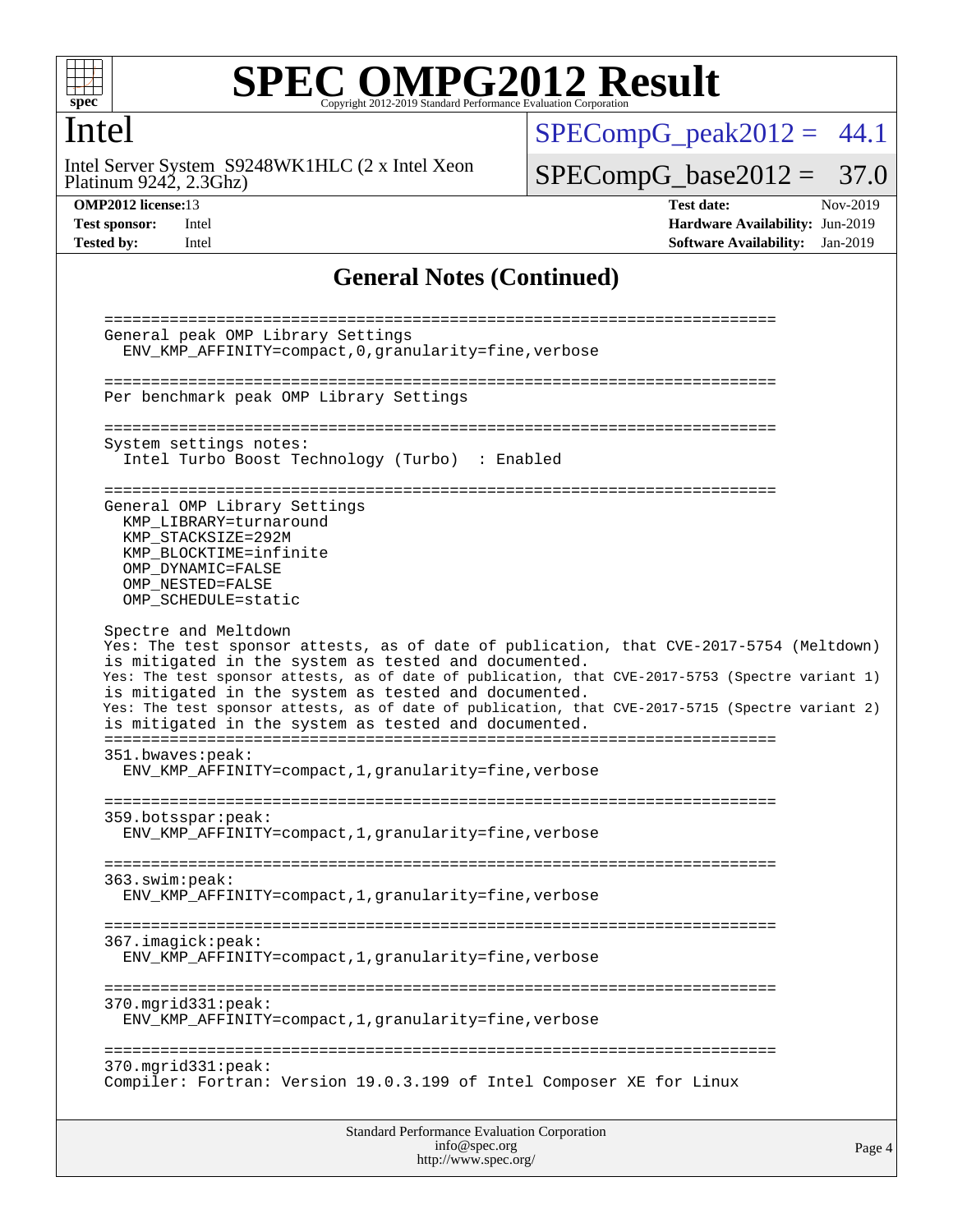

## Intel

Platinum 9242, 2.3Ghz) Intel Server System S9248WK1HLC (2 x Intel Xeon

 $SPECompG<sub>peak2012</sub> = 44.1$ 

 $SPECompG_base2012 = 37.0$  $SPECompG_base2012 = 37.0$ 

**[OMP2012 license:](http://www.spec.org/auto/omp2012/Docs/result-fields.html#OMP2012license)**13 **[Test date:](http://www.spec.org/auto/omp2012/Docs/result-fields.html#Testdate)** Nov-2019 **[Test sponsor:](http://www.spec.org/auto/omp2012/Docs/result-fields.html#Testsponsor)** Intel **[Hardware Availability:](http://www.spec.org/auto/omp2012/Docs/result-fields.html#HardwareAvailability)** Jun-2019 **[Tested by:](http://www.spec.org/auto/omp2012/Docs/result-fields.html#Testedby)** Intel **[Software Availability:](http://www.spec.org/auto/omp2012/Docs/result-fields.html#SoftwareAvailability)** Jan-2019

## **[Base Compiler Invocation](http://www.spec.org/auto/omp2012/Docs/result-fields.html#BaseCompilerInvocation)**

[C benchmarks](http://www.spec.org/auto/omp2012/Docs/result-fields.html#Cbenchmarks): [icc](http://www.spec.org/omp2012/results/res2019q4/omp2012-20191203-00189.flags.html#user_CCbase_intel_icc_a87c68a857bc5ec5362391a49d3a37a6)

[C++ benchmarks:](http://www.spec.org/auto/omp2012/Docs/result-fields.html#CXXbenchmarks) [icpc](http://www.spec.org/omp2012/results/res2019q4/omp2012-20191203-00189.flags.html#user_CXXbase_intel_icpc_2d899f8d163502b12eb4a60069f80c1c)

[Fortran benchmarks](http://www.spec.org/auto/omp2012/Docs/result-fields.html#Fortranbenchmarks): [ifort](http://www.spec.org/omp2012/results/res2019q4/omp2012-20191203-00189.flags.html#user_FCbase_intel_ifort_8a5e5e06b19a251bdeaf8fdab5d62f20)

#### **[Base Portability Flags](http://www.spec.org/auto/omp2012/Docs/result-fields.html#BasePortabilityFlags)**

 350.md: [-FR](http://www.spec.org/omp2012/results/res2019q4/omp2012-20191203-00189.flags.html#user_baseFPORTABILITY350_md_f-FR) 357.bt331: [-mcmodel=medium](http://www.spec.org/omp2012/results/res2019q4/omp2012-20191203-00189.flags.html#user_basePORTABILITY357_bt331_f-mcmodel_3a41622424bdd074c4f0f2d2f224c7e5) 363.swim: [-mcmodel=medium](http://www.spec.org/omp2012/results/res2019q4/omp2012-20191203-00189.flags.html#user_basePORTABILITY363_swim_f-mcmodel_3a41622424bdd074c4f0f2d2f224c7e5) 367.imagick: [-std=c99](http://www.spec.org/omp2012/results/res2019q4/omp2012-20191203-00189.flags.html#user_baseCPORTABILITY367_imagick_f-std_2ec6533b6e06f1c4a6c9b78d9e9cde24)

### **[Base Optimization Flags](http://www.spec.org/auto/omp2012/Docs/result-fields.html#BaseOptimizationFlags)**

[C benchmarks](http://www.spec.org/auto/omp2012/Docs/result-fields.html#Cbenchmarks):

[-O3](http://www.spec.org/omp2012/results/res2019q4/omp2012-20191203-00189.flags.html#user_CCbase_f-O3) [-qopenmp](http://www.spec.org/omp2012/results/res2019q4/omp2012-20191203-00189.flags.html#user_CCbase_f-qopenmp) [-xCORE-AVX512](http://www.spec.org/omp2012/results/res2019q4/omp2012-20191203-00189.flags.html#user_CCbase_f-xCORE-AVX512) [-qopt-zmm-usage=high](http://www.spec.org/omp2012/results/res2019q4/omp2012-20191203-00189.flags.html#user_CCbase_f-qopt-zmm-usage_213d857421e75f2db2f896f7900465fb) [-fp-model fast=2](http://www.spec.org/omp2012/results/res2019q4/omp2012-20191203-00189.flags.html#user_CCbase_f-fp-model_a7fb8ccb7275e23f0079632c153cfcab) [-ansi-alias](http://www.spec.org/omp2012/results/res2019q4/omp2012-20191203-00189.flags.html#user_CCbase_f-ansi-alias) [-no-prec-div](http://www.spec.org/omp2012/results/res2019q4/omp2012-20191203-00189.flags.html#user_CCbase_f-no-prec-div) [-no-prec-sqrt](http://www.spec.org/omp2012/results/res2019q4/omp2012-20191203-00189.flags.html#user_CCbase_f-no-prec-sqrt) [-ipo](http://www.spec.org/omp2012/results/res2019q4/omp2012-20191203-00189.flags.html#user_CCbase_f-ipo_84062ab53814f613187d02344b8f49a7) [-qopt-prefetch=0](http://www.spec.org/omp2012/results/res2019q4/omp2012-20191203-00189.flags.html#user_CCbase_f-qopt-prefetch_ce172c705aa924d14c76f32fff3f4886)

[C++ benchmarks:](http://www.spec.org/auto/omp2012/Docs/result-fields.html#CXXbenchmarks)

```
-O3 -qopenmp -xCORE-AVX512 -qopt-zmm-usage=high -fp-model fast=2
-ansi-alias -no-prec-div -no-prec-sqrt -ipo -qopt-prefetch=0
```
[Fortran benchmarks](http://www.spec.org/auto/omp2012/Docs/result-fields.html#Fortranbenchmarks):

```
-O3 -qopenmp -xCORE-AVX512 -qopt-zmm-usage=high -fp-model fast=2
-ansi-alias -no-prec-div -no-prec-sqrt -ipo -qopt-prefetch=0
-align all
```
### **[Peak Compiler Invocation](http://www.spec.org/auto/omp2012/Docs/result-fields.html#PeakCompilerInvocation)**

[C benchmarks](http://www.spec.org/auto/omp2012/Docs/result-fields.html#Cbenchmarks): [icc](http://www.spec.org/omp2012/results/res2019q4/omp2012-20191203-00189.flags.html#user_CCpeak_intel_icc_a87c68a857bc5ec5362391a49d3a37a6)

[C++ benchmarks:](http://www.spec.org/auto/omp2012/Docs/result-fields.html#CXXbenchmarks) [icpc](http://www.spec.org/omp2012/results/res2019q4/omp2012-20191203-00189.flags.html#user_CXXpeak_intel_icpc_2d899f8d163502b12eb4a60069f80c1c)

[Fortran benchmarks \(except as noted below\)](http://www.spec.org/auto/omp2012/Docs/result-fields.html#Fortranbenchmarksexceptasnotedbelow):

[ifort](http://www.spec.org/omp2012/results/res2019q4/omp2012-20191203-00189.flags.html#user_FCpeak_intel_ifort_8a5e5e06b19a251bdeaf8fdab5d62f20)

371.applu331: [/opt/intel/compiler/2019u3/bin/ifort](http://www.spec.org/omp2012/results/res2019q4/omp2012-20191203-00189.flags.html#user_peakFCLD371_applu331_intel_ifort_127b420565c1394e637c1e89ff0e5a0e)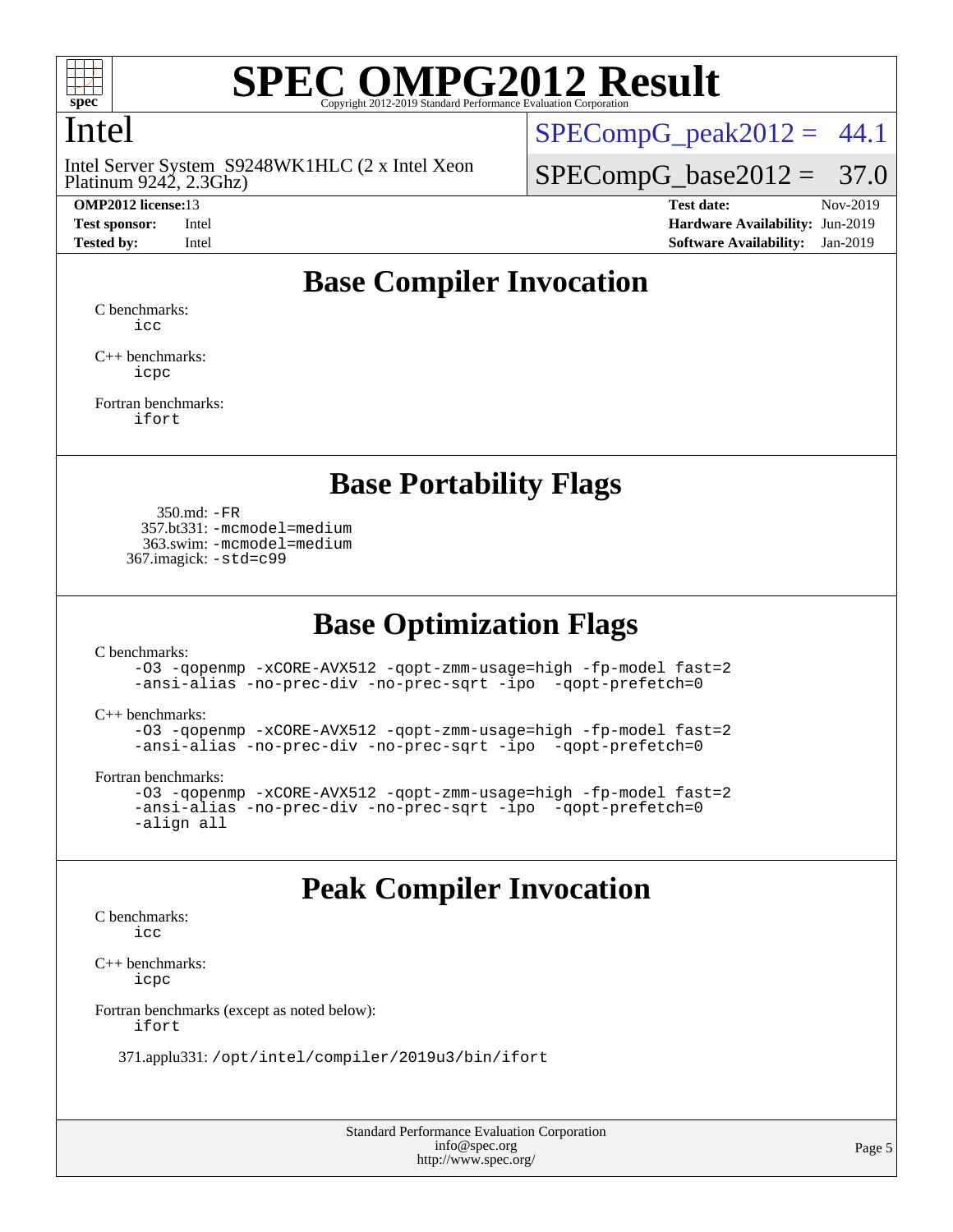

#### Intel

Platinum 9242, 2.3Ghz) Intel Server System S9248WK1HLC (2 x Intel Xeon

 $SPECompG<sub>peak2012</sub> = 44.1$ 

 $SPECompG_base2012 = 37.0$  $SPECompG_base2012 = 37.0$ 

**[OMP2012 license:](http://www.spec.org/auto/omp2012/Docs/result-fields.html#OMP2012license)**13 **[Test date:](http://www.spec.org/auto/omp2012/Docs/result-fields.html#Testdate)** Nov-2019 **[Test sponsor:](http://www.spec.org/auto/omp2012/Docs/result-fields.html#Testsponsor)** Intel **[Hardware Availability:](http://www.spec.org/auto/omp2012/Docs/result-fields.html#HardwareAvailability)** Jun-2019 **[Tested by:](http://www.spec.org/auto/omp2012/Docs/result-fields.html#Testedby)** Intel **[Software Availability:](http://www.spec.org/auto/omp2012/Docs/result-fields.html#SoftwareAvailability)** Jan-2019

## **[Peak Portability Flags](http://www.spec.org/auto/omp2012/Docs/result-fields.html#PeakPortabilityFlags)**

 350.md: [-FR](http://www.spec.org/omp2012/results/res2019q4/omp2012-20191203-00189.flags.html#user_peakFPORTABILITY350_md_f-FR) 357.bt331: [-mcmodel=medium](http://www.spec.org/omp2012/results/res2019q4/omp2012-20191203-00189.flags.html#user_peakPORTABILITY357_bt331_f-mcmodel_3a41622424bdd074c4f0f2d2f224c7e5) 363.swim: [-mcmodel=medium](http://www.spec.org/omp2012/results/res2019q4/omp2012-20191203-00189.flags.html#user_peakPORTABILITY363_swim_f-mcmodel_3a41622424bdd074c4f0f2d2f224c7e5) 367.imagick: [-std=c99](http://www.spec.org/omp2012/results/res2019q4/omp2012-20191203-00189.flags.html#user_peakCPORTABILITY367_imagick_f-std_2ec6533b6e06f1c4a6c9b78d9e9cde24)

### **[Peak Optimization Flags](http://www.spec.org/auto/omp2012/Docs/result-fields.html#PeakOptimizationFlags)**

[C benchmarks](http://www.spec.org/auto/omp2012/Docs/result-fields.html#Cbenchmarks):

 352.nab: [-O3](http://www.spec.org/omp2012/results/res2019q4/omp2012-20191203-00189.flags.html#user_peakOPTIMIZE352_nab_f-O3) [-qopenmp](http://www.spec.org/omp2012/results/res2019q4/omp2012-20191203-00189.flags.html#user_peakOPTIMIZE352_nab_f-qopenmp) [-xCORE-AVX512](http://www.spec.org/omp2012/results/res2019q4/omp2012-20191203-00189.flags.html#user_peakOPTIMIZE352_nab_f-xCORE-AVX512) [-qopt-zmm-usage=high](http://www.spec.org/omp2012/results/res2019q4/omp2012-20191203-00189.flags.html#user_peakOPTIMIZE352_nab_f-qopt-zmm-usage_213d857421e75f2db2f896f7900465fb) [-fp-model fast=2](http://www.spec.org/omp2012/results/res2019q4/omp2012-20191203-00189.flags.html#user_peakOPTIMIZE352_nab_f-fp-model_a7fb8ccb7275e23f0079632c153cfcab) [-ansi-alias](http://www.spec.org/omp2012/results/res2019q4/omp2012-20191203-00189.flags.html#user_peakOPTIMIZE352_nab_f-ansi-alias) [-no-prec-div](http://www.spec.org/omp2012/results/res2019q4/omp2012-20191203-00189.flags.html#user_peakOPTIMIZE352_nab_f-no-prec-div) [-no-prec-sqrt](http://www.spec.org/omp2012/results/res2019q4/omp2012-20191203-00189.flags.html#user_peakOPTIMIZE352_nab_f-no-prec-sqrt) [-ipo](http://www.spec.org/omp2012/results/res2019q4/omp2012-20191203-00189.flags.html#user_peakOPTIMIZE352_nab_f-ipo_84062ab53814f613187d02344b8f49a7) [-qopt-prefetch=0](http://www.spec.org/omp2012/results/res2019q4/omp2012-20191203-00189.flags.html#user_peakOPTIMIZE352_nab_f-qopt-prefetch_ce172c705aa924d14c76f32fff3f4886)

 358.botsalgn: [-O3](http://www.spec.org/omp2012/results/res2019q4/omp2012-20191203-00189.flags.html#user_peakOPTIMIZE358_botsalgn_f-O3) [-qopenmp](http://www.spec.org/omp2012/results/res2019q4/omp2012-20191203-00189.flags.html#user_peakOPTIMIZE358_botsalgn_f-qopenmp) [-xCORE-AVX512](http://www.spec.org/omp2012/results/res2019q4/omp2012-20191203-00189.flags.html#user_peakOPTIMIZE358_botsalgn_f-xCORE-AVX512) [-qopt-zmm-usage=high](http://www.spec.org/omp2012/results/res2019q4/omp2012-20191203-00189.flags.html#user_peakOPTIMIZE358_botsalgn_f-qopt-zmm-usage_213d857421e75f2db2f896f7900465fb) [-fp-model fast=2](http://www.spec.org/omp2012/results/res2019q4/omp2012-20191203-00189.flags.html#user_peakOPTIMIZE358_botsalgn_f-fp-model_a7fb8ccb7275e23f0079632c153cfcab) [-fno-alias](http://www.spec.org/omp2012/results/res2019q4/omp2012-20191203-00189.flags.html#user_peakOPTIMIZE358_botsalgn_f-no-alias_694e77f6c5a51e658e82ccff53a9e63a) [-no-prec-div](http://www.spec.org/omp2012/results/res2019q4/omp2012-20191203-00189.flags.html#user_peakOPTIMIZE358_botsalgn_f-no-prec-div) [-no-prec-sqrt](http://www.spec.org/omp2012/results/res2019q4/omp2012-20191203-00189.flags.html#user_peakOPTIMIZE358_botsalgn_f-no-prec-sqrt)

359.botsspar: Same as 358.botsalgn

 367.imagick: [-O3](http://www.spec.org/omp2012/results/res2019q4/omp2012-20191203-00189.flags.html#user_peakOPTIMIZE367_imagick_f-O3) [-qopenmp](http://www.spec.org/omp2012/results/res2019q4/omp2012-20191203-00189.flags.html#user_peakOPTIMIZE367_imagick_f-qopenmp) [-xCORE-AVX512](http://www.spec.org/omp2012/results/res2019q4/omp2012-20191203-00189.flags.html#user_peakOPTIMIZE367_imagick_f-xCORE-AVX512) [-qopt-zmm-usage=high](http://www.spec.org/omp2012/results/res2019q4/omp2012-20191203-00189.flags.html#user_peakOPTIMIZE367_imagick_f-qopt-zmm-usage_213d857421e75f2db2f896f7900465fb) [-fp-model fast=2](http://www.spec.org/omp2012/results/res2019q4/omp2012-20191203-00189.flags.html#user_peakOPTIMIZE367_imagick_f-fp-model_a7fb8ccb7275e23f0079632c153cfcab) [-fno-alias](http://www.spec.org/omp2012/results/res2019q4/omp2012-20191203-00189.flags.html#user_peakOPTIMIZE367_imagick_f-no-alias_694e77f6c5a51e658e82ccff53a9e63a) [-no-prec-div](http://www.spec.org/omp2012/results/res2019q4/omp2012-20191203-00189.flags.html#user_peakOPTIMIZE367_imagick_f-no-prec-div) [-no-prec-sqrt](http://www.spec.org/omp2012/results/res2019q4/omp2012-20191203-00189.flags.html#user_peakOPTIMIZE367_imagick_f-no-prec-sqrt) [-ipo](http://www.spec.org/omp2012/results/res2019q4/omp2012-20191203-00189.flags.html#user_peakOPTIMIZE367_imagick_f-ipo)

372.smithwa: Same as 352.nab

[C++ benchmarks:](http://www.spec.org/auto/omp2012/Docs/result-fields.html#CXXbenchmarks)

[-O3](http://www.spec.org/omp2012/results/res2019q4/omp2012-20191203-00189.flags.html#user_CXXpeak_f-O3) [-qopenmp](http://www.spec.org/omp2012/results/res2019q4/omp2012-20191203-00189.flags.html#user_CXXpeak_f-qopenmp) [-xCORE-AVX512](http://www.spec.org/omp2012/results/res2019q4/omp2012-20191203-00189.flags.html#user_CXXpeak_f-xCORE-AVX512) [-qopt-zmm-usage=high](http://www.spec.org/omp2012/results/res2019q4/omp2012-20191203-00189.flags.html#user_CXXpeak_f-qopt-zmm-usage_213d857421e75f2db2f896f7900465fb) [-fp-model fast=2](http://www.spec.org/omp2012/results/res2019q4/omp2012-20191203-00189.flags.html#user_CXXpeak_f-fp-model_a7fb8ccb7275e23f0079632c153cfcab) [-fno-alias](http://www.spec.org/omp2012/results/res2019q4/omp2012-20191203-00189.flags.html#user_CXXpeak_f-no-alias_694e77f6c5a51e658e82ccff53a9e63a) [-no-prec-div](http://www.spec.org/omp2012/results/res2019q4/omp2012-20191203-00189.flags.html#user_CXXpeak_f-no-prec-div) [-no-prec-sqrt](http://www.spec.org/omp2012/results/res2019q4/omp2012-20191203-00189.flags.html#user_CXXpeak_f-no-prec-sqrt) [-qopt-prefetch=1](http://www.spec.org/omp2012/results/res2019q4/omp2012-20191203-00189.flags.html#user_CXXpeak_f-qopt-prefetch_9097ad9b78e4401c727c33237ff25d7e)

[Fortran benchmarks](http://www.spec.org/auto/omp2012/Docs/result-fields.html#Fortranbenchmarks):

 350.md: [-O3](http://www.spec.org/omp2012/results/res2019q4/omp2012-20191203-00189.flags.html#user_peakOPTIMIZE350_md_f-O3) [-qopenmp](http://www.spec.org/omp2012/results/res2019q4/omp2012-20191203-00189.flags.html#user_peakOPTIMIZE350_md_f-qopenmp) [-xCORE-AVX512](http://www.spec.org/omp2012/results/res2019q4/omp2012-20191203-00189.flags.html#user_peakOPTIMIZE350_md_f-xCORE-AVX512) [-qopt-zmm-usage=high](http://www.spec.org/omp2012/results/res2019q4/omp2012-20191203-00189.flags.html#user_peakOPTIMIZE350_md_f-qopt-zmm-usage_213d857421e75f2db2f896f7900465fb) [-fp-model fast=2](http://www.spec.org/omp2012/results/res2019q4/omp2012-20191203-00189.flags.html#user_peakOPTIMIZE350_md_f-fp-model_a7fb8ccb7275e23f0079632c153cfcab) [-ansi-alias](http://www.spec.org/omp2012/results/res2019q4/omp2012-20191203-00189.flags.html#user_peakOPTIMIZE350_md_f-ansi-alias) [-no-prec-div](http://www.spec.org/omp2012/results/res2019q4/omp2012-20191203-00189.flags.html#user_peakOPTIMIZE350_md_f-no-prec-div) [-no-prec-sqrt](http://www.spec.org/omp2012/results/res2019q4/omp2012-20191203-00189.flags.html#user_peakOPTIMIZE350_md_f-no-prec-sqrt) [-ipo](http://www.spec.org/omp2012/results/res2019q4/omp2012-20191203-00189.flags.html#user_peakOPTIMIZE350_md_f-ipo_84062ab53814f613187d02344b8f49a7) [-qopt-prefetch=0](http://www.spec.org/omp2012/results/res2019q4/omp2012-20191203-00189.flags.html#user_peakOPTIMIZE350_md_f-qopt-prefetch_ce172c705aa924d14c76f32fff3f4886) [-align all](http://www.spec.org/omp2012/results/res2019q4/omp2012-20191203-00189.flags.html#user_peakFOPTIMIZE350_md_f-align_1ebfa66158b49aff21b037afc4046011)

 351.bwaves: [-O3](http://www.spec.org/omp2012/results/res2019q4/omp2012-20191203-00189.flags.html#user_peakOPTIMIZE351_bwaves_f-O3) [-qopenmp](http://www.spec.org/omp2012/results/res2019q4/omp2012-20191203-00189.flags.html#user_peakOPTIMIZE351_bwaves_f-qopenmp) [-xCORE-AVX512](http://www.spec.org/omp2012/results/res2019q4/omp2012-20191203-00189.flags.html#user_peakOPTIMIZE351_bwaves_f-xCORE-AVX512) [-qopt-zmm-usage=high](http://www.spec.org/omp2012/results/res2019q4/omp2012-20191203-00189.flags.html#user_peakOPTIMIZE351_bwaves_f-qopt-zmm-usage_213d857421e75f2db2f896f7900465fb) [-fp-model fast=2](http://www.spec.org/omp2012/results/res2019q4/omp2012-20191203-00189.flags.html#user_peakOPTIMIZE351_bwaves_f-fp-model_a7fb8ccb7275e23f0079632c153cfcab) [-fno-alias](http://www.spec.org/omp2012/results/res2019q4/omp2012-20191203-00189.flags.html#user_peakOPTIMIZE351_bwaves_f-no-alias_694e77f6c5a51e658e82ccff53a9e63a) [-no-prec-div](http://www.spec.org/omp2012/results/res2019q4/omp2012-20191203-00189.flags.html#user_peakOPTIMIZE351_bwaves_f-no-prec-div) [-no-prec-sqrt](http://www.spec.org/omp2012/results/res2019q4/omp2012-20191203-00189.flags.html#user_peakOPTIMIZE351_bwaves_f-no-prec-sqrt) [-ipo](http://www.spec.org/omp2012/results/res2019q4/omp2012-20191203-00189.flags.html#user_peakOPTIMIZE351_bwaves_f-ipo_84062ab53814f613187d02344b8f49a7) [-qopt-prefetch=2](http://www.spec.org/omp2012/results/res2019q4/omp2012-20191203-00189.flags.html#user_peakOPTIMIZE351_bwaves_f-qopt-prefetch_5dd8eff5680869f15030b88dfb173050) [-align all](http://www.spec.org/omp2012/results/res2019q4/omp2012-20191203-00189.flags.html#user_peakFOPTIMIZE351_bwaves_f-align_1ebfa66158b49aff21b037afc4046011)

 357.bt331: [-O3](http://www.spec.org/omp2012/results/res2019q4/omp2012-20191203-00189.flags.html#user_peakOPTIMIZE357_bt331_f-O3) [-qopenmp](http://www.spec.org/omp2012/results/res2019q4/omp2012-20191203-00189.flags.html#user_peakOPTIMIZE357_bt331_f-qopenmp) [-xCORE-AVX512](http://www.spec.org/omp2012/results/res2019q4/omp2012-20191203-00189.flags.html#user_peakOPTIMIZE357_bt331_f-xCORE-AVX512) [-qopt-zmm-usage=high](http://www.spec.org/omp2012/results/res2019q4/omp2012-20191203-00189.flags.html#user_peakOPTIMIZE357_bt331_f-qopt-zmm-usage_213d857421e75f2db2f896f7900465fb) [-fp-model fast=2](http://www.spec.org/omp2012/results/res2019q4/omp2012-20191203-00189.flags.html#user_peakOPTIMIZE357_bt331_f-fp-model_a7fb8ccb7275e23f0079632c153cfcab) [-fno-alias](http://www.spec.org/omp2012/results/res2019q4/omp2012-20191203-00189.flags.html#user_peakOPTIMIZE357_bt331_f-no-alias_694e77f6c5a51e658e82ccff53a9e63a) [-no-prec-div](http://www.spec.org/omp2012/results/res2019q4/omp2012-20191203-00189.flags.html#user_peakOPTIMIZE357_bt331_f-no-prec-div) [-no-prec-sqrt](http://www.spec.org/omp2012/results/res2019q4/omp2012-20191203-00189.flags.html#user_peakOPTIMIZE357_bt331_f-no-prec-sqrt) [-ipo](http://www.spec.org/omp2012/results/res2019q4/omp2012-20191203-00189.flags.html#user_peakOPTIMIZE357_bt331_f-ipo_84062ab53814f613187d02344b8f49a7) [-qopt-prefetch=1](http://www.spec.org/omp2012/results/res2019q4/omp2012-20191203-00189.flags.html#user_peakOPTIMIZE357_bt331_f-qopt-prefetch_9097ad9b78e4401c727c33237ff25d7e) [-align all](http://www.spec.org/omp2012/results/res2019q4/omp2012-20191203-00189.flags.html#user_peakFOPTIMIZE357_bt331_f-align_1ebfa66158b49aff21b037afc4046011)

 360.ilbdc: [-O3](http://www.spec.org/omp2012/results/res2019q4/omp2012-20191203-00189.flags.html#user_peakOPTIMIZE360_ilbdc_f-O3) [-qopenmp](http://www.spec.org/omp2012/results/res2019q4/omp2012-20191203-00189.flags.html#user_peakOPTIMIZE360_ilbdc_f-qopenmp) [-xCORE-AVX512](http://www.spec.org/omp2012/results/res2019q4/omp2012-20191203-00189.flags.html#user_peakOPTIMIZE360_ilbdc_f-xCORE-AVX512) [-qopt-zmm-usage=high](http://www.spec.org/omp2012/results/res2019q4/omp2012-20191203-00189.flags.html#user_peakOPTIMIZE360_ilbdc_f-qopt-zmm-usage_213d857421e75f2db2f896f7900465fb) [-fp-model fast=2](http://www.spec.org/omp2012/results/res2019q4/omp2012-20191203-00189.flags.html#user_peakOPTIMIZE360_ilbdc_f-fp-model_a7fb8ccb7275e23f0079632c153cfcab) [-fno-alias](http://www.spec.org/omp2012/results/res2019q4/omp2012-20191203-00189.flags.html#user_peakOPTIMIZE360_ilbdc_f-no-alias_694e77f6c5a51e658e82ccff53a9e63a) [-no-prec-div](http://www.spec.org/omp2012/results/res2019q4/omp2012-20191203-00189.flags.html#user_peakOPTIMIZE360_ilbdc_f-no-prec-div) [-no-prec-sqrt](http://www.spec.org/omp2012/results/res2019q4/omp2012-20191203-00189.flags.html#user_peakOPTIMIZE360_ilbdc_f-no-prec-sqrt) [-ipo](http://www.spec.org/omp2012/results/res2019q4/omp2012-20191203-00189.flags.html#user_peakOPTIMIZE360_ilbdc_f-ipo_84062ab53814f613187d02344b8f49a7) [-qopt-prefetch=4](http://www.spec.org/omp2012/results/res2019q4/omp2012-20191203-00189.flags.html#user_peakOPTIMIZE360_ilbdc_f-qopt-prefetch_45f10e083f30a80e5aadab0211b1bca7) [-align all](http://www.spec.org/omp2012/results/res2019q4/omp2012-20191203-00189.flags.html#user_peakFOPTIMIZE360_ilbdc_f-align_1ebfa66158b49aff21b037afc4046011)

362.fma3d: Same as 350.md

Continued on next page